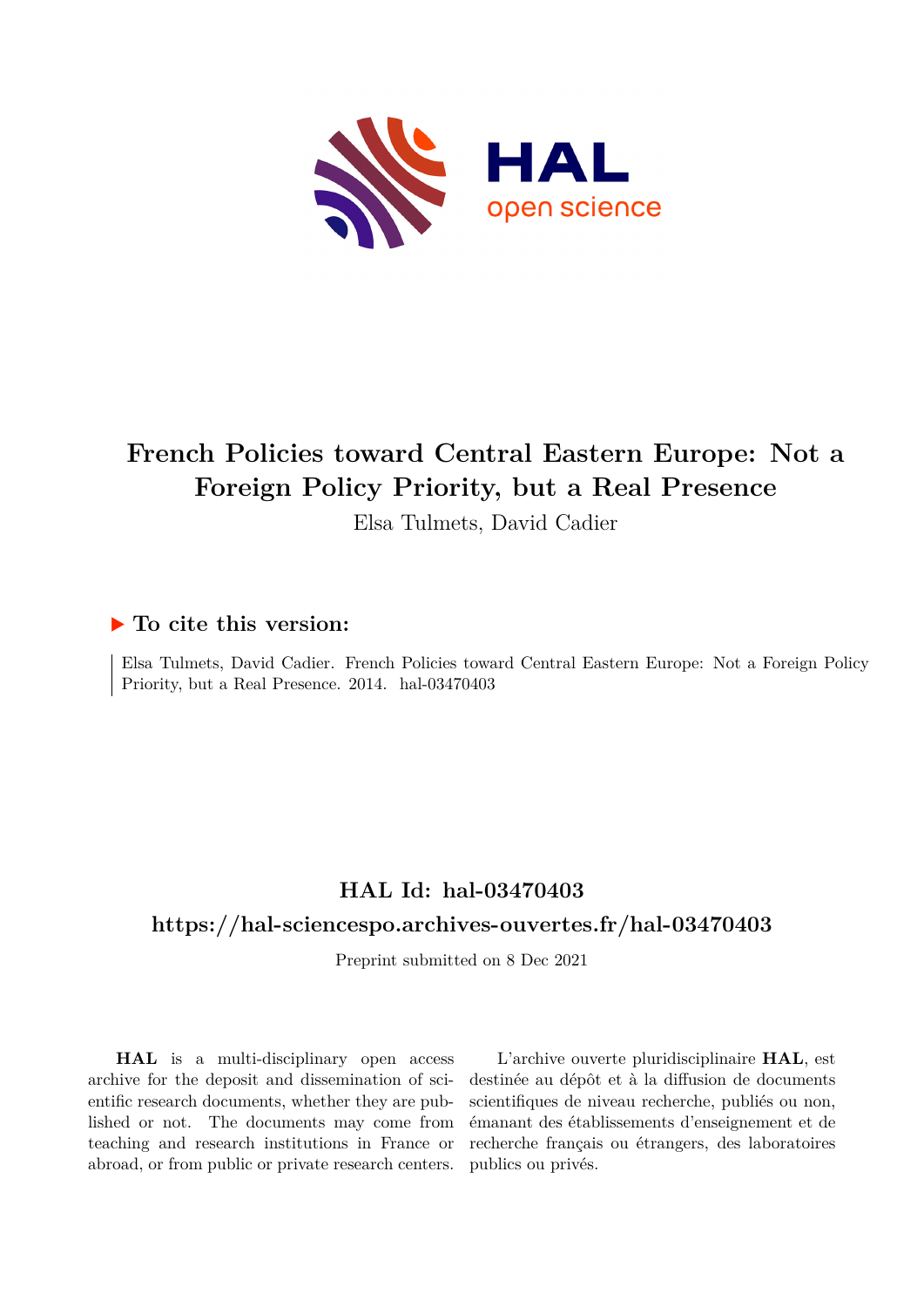# **DGAPanalyse**

Prof. Dr. Eberhard Sandschneider (Hrsg.) Otto Wolff-Direktor des Forschungsinstituts der DGAP e.V.

May 2014 N° 11

# French Policies toward Central Eastern Europe: Not a Foreign Policy Priority but a Real Presence

By Elsa Tulmets and David Cadier



**Deutsche Gesellschaft** für Auswärtige Politik e.V.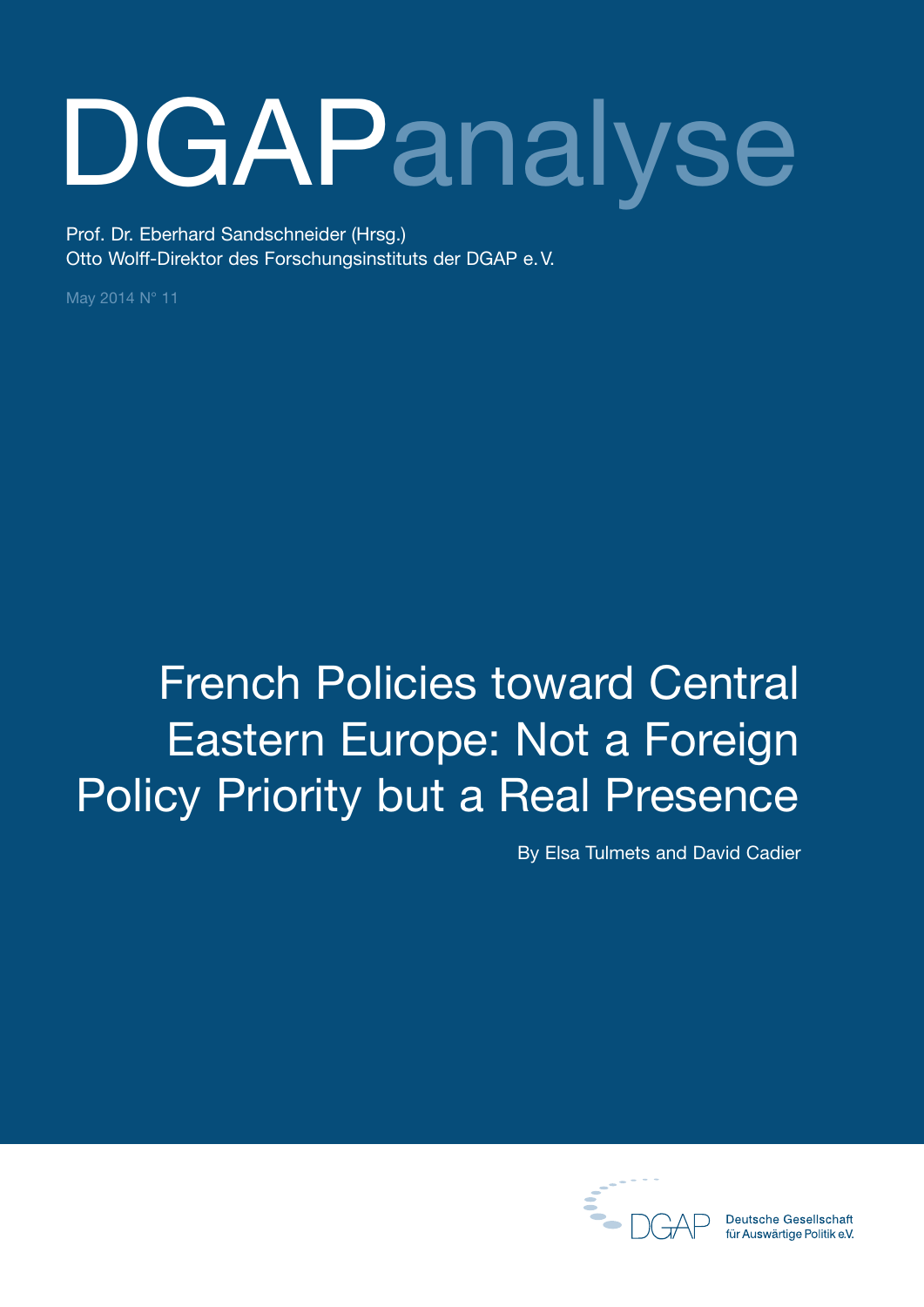The opinions expressed in this publication are those of the authors and do not necessarily reflect the views of the German Council on Foreign Relations.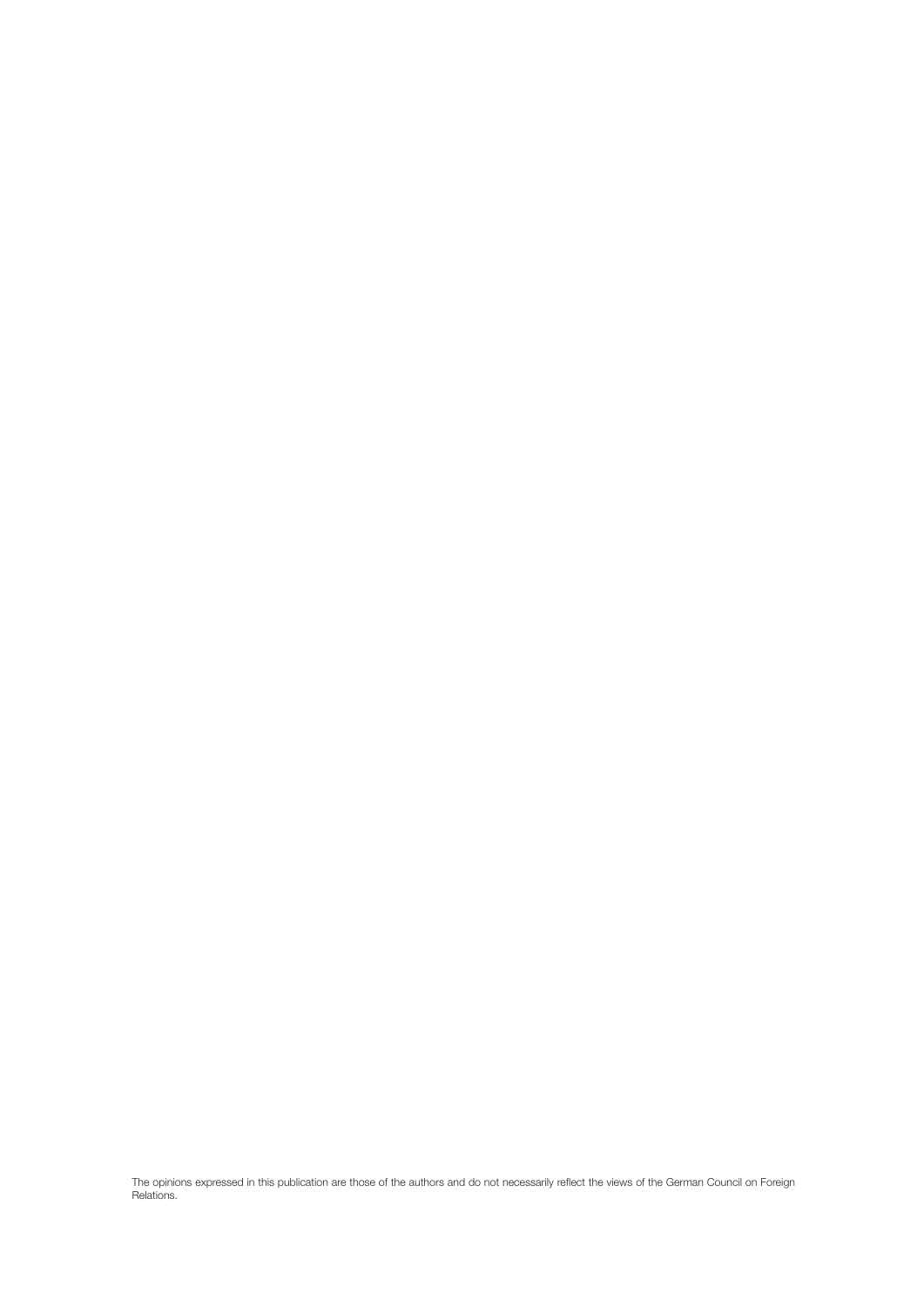## **Summary**

# French Policies toward Central Eastern Europe: Not a Foreign Policy Priority but a Real Presence

By Elsa Tulmets and David Cadier

The study maps the political, economic, and cultural relations between France and the Central Eastern European countries ten years after the EU's 2004 eastern enlargement. It shows that, although France has not officially or explicitly elevated the region to the status of a foreign policy priority, there is a real French presence in the region. As a general rule, France has been prioritizing the development of relations with the biggest Central Eastern European countries (and markets) and with the most francophone ones. The paper illustrates this by analyzing France's recent investment in its bilateral relationship with Poland. This relationship has witnessed significant developments—first and foremost in the field of defense and security—and bears great potential. The paper concludes by discussing what the ongoing Franco-Polish rapprochement means for the Weimar Triangle dynamic and for EU foreign policy, in particular in the context of the Ukraine crisis.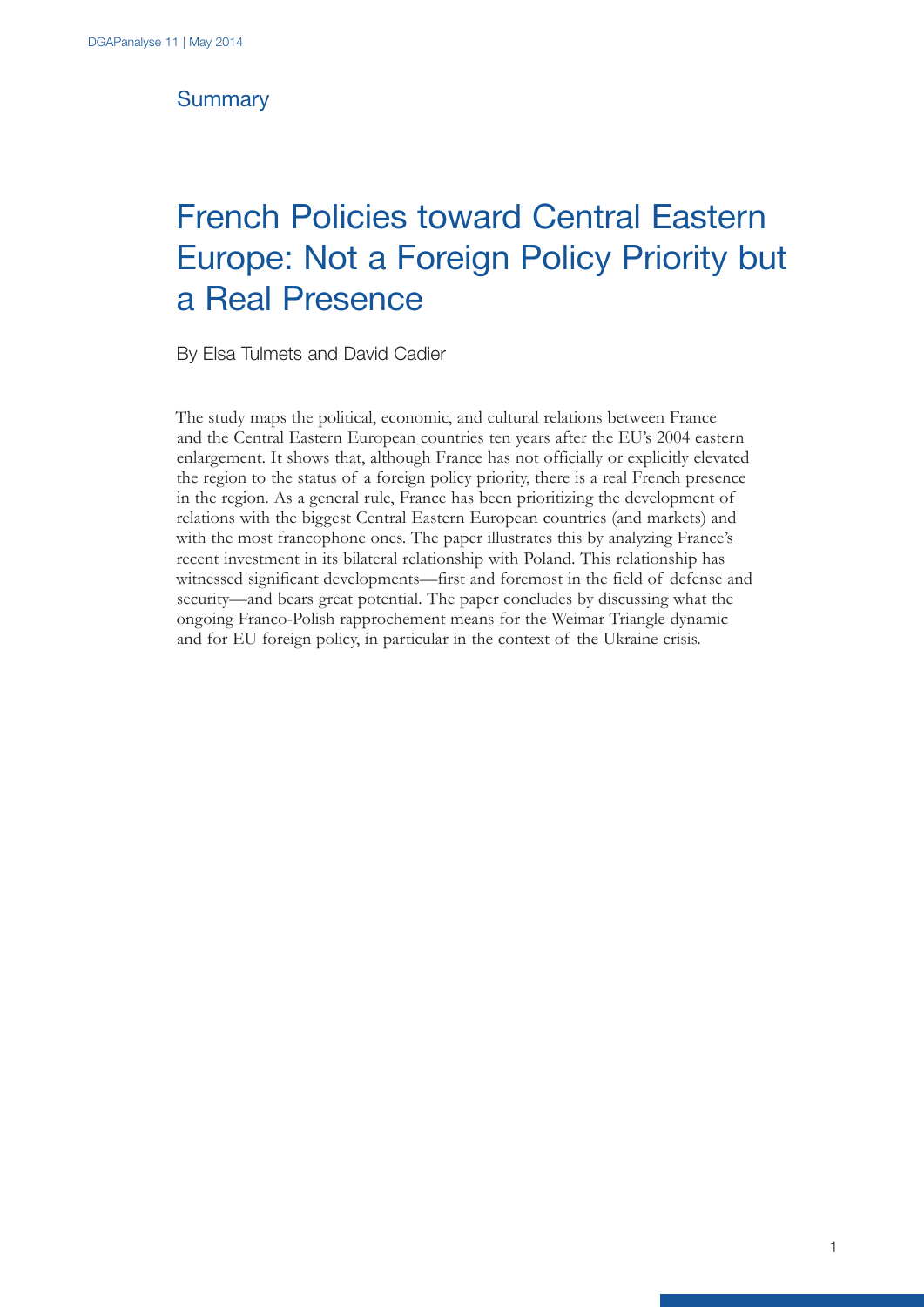# **Contents**

| France's Long Road toward Integrating the CEE Region into Its Foreign Policy3 |
|-------------------------------------------------------------------------------|
|                                                                               |
| 2) Establishing More Balanced Relations after Accession to NATO and the EU?5  |
|                                                                               |
|                                                                               |
|                                                                               |
|                                                                               |
|                                                                               |
|                                                                               |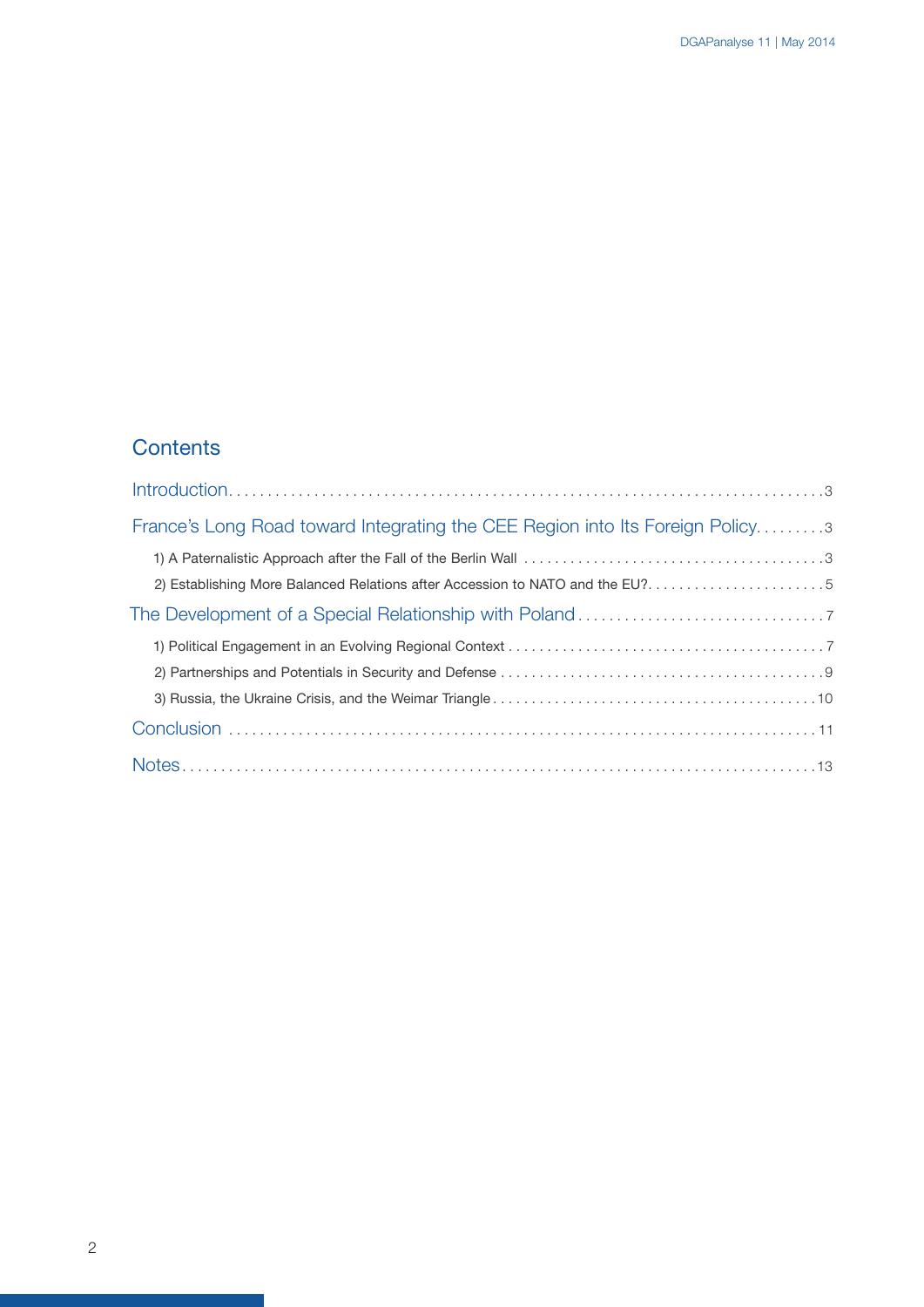# French Policies toward Central Eastern Europe: Not a Foreign Policy Priority but a Real Presence

By Elsa Tulmets and David Cadier

### **Introduction**

After the Berlin Wall fell in 1989, France reacted very cautiously to the political and economic changes in the east and insisted on setting a series of conditions to allow Central Eastern European countries (CEECs) to join the European Union. For several years, French companies were also reluctant to invest in CEECs—countries that at the time had the same "country investment risk" as African countries. Even after the CEECs were set to become member states of the EU, political relations remained underdeveloped and, in fact, somewhat deteriorated at the time of the Iraq crisis. However, the rapid reform course set down by the CEECs themselves managed to convince French actors of the importance of this region composed of ten EU member states. These states joined the EU in 2004.

Ten years after the EU's eastern enlargement, has Paris integrated these new actors into its European policy? Is the recent endeavor to reinvigorate and upgrade bilateral ties with these countries, promoted by conservative as well as socialist presidents, a lasting strategy? What are the motivations behind it? After reviewing the history of relations between France and the CEECs in the 1990s and 2000s, the analysis will focus on Franco-Polish relations, which have recently experienced substantial developments not only in the field of defense and with regard to EU foreign policy but also in other areas as well.

# France's Long Road toward Integrating the CEE Region into Its Foreign Policy

#### 1) A Paternalistic Approach after the Fall of the Berlin Wall

#### *Relations before the end of the Cold War*

During the Cold War, relations between France and the CEECs were reduced to a minimum. There was some contact with CEE populations, as some students managed to study in France and as some people migrated to France both temporarily and permanently, especially from Poland after the imposition of martial law in 1981. But economic ties were marginal. At the end of the 1980s, at the time of perestroika when some economic reforms were initiated in Hungary and Poland, France started to develop initiatives aimed at supporting these reforms. Some meetings were also organized with oppositional movements, like the famous meeting between President François Mitterrand and Czechoslovak dissidents—including Václav Havel—at the French embassy in Prague, and the French president's visits in June 1989 to key Polish cities like Warsaw but also Gdańsk—the city where the Solidarność movement started.<sup>1</sup> In June 1989, a few months before the fall of the Berlin Wall, the G7 Arche summit of Paris decided to launch a European program called PHARE—Pologne,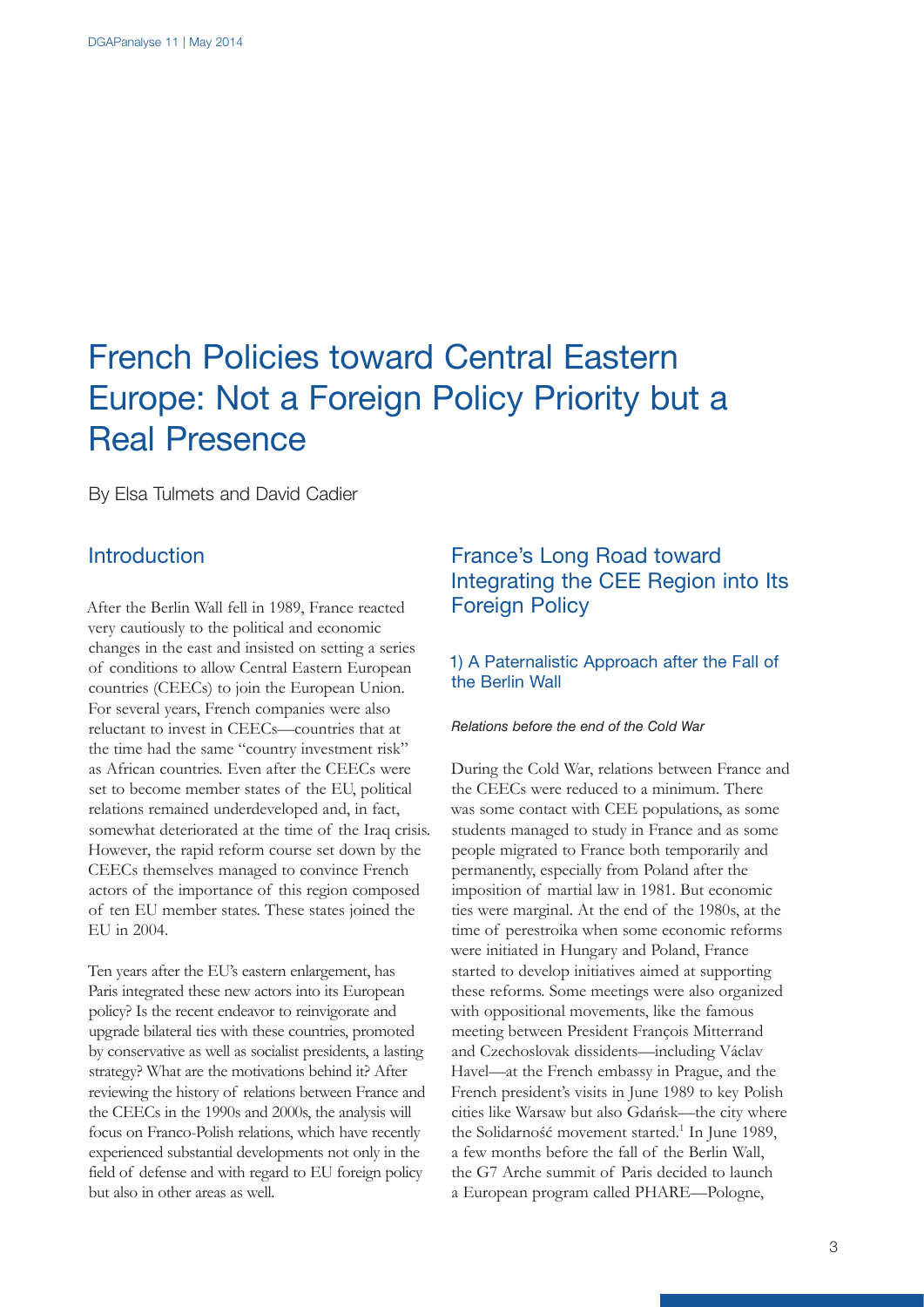Hongrie, Aide à la Restructuration Economique (Poland, Hungary, aid for economic restructuring) designed to offer concrete help to the reforms initiated in these two countries. This program went on to become the key EU assistance program for all CEECs.

#### *The key role of aid policy in the enlargement context*

While France had played a major role in organizing some assistance for economic restructuring in the CEECs in June 1989 through PHARE, it later proved more reluctant to pursue the path of an enlargement of the European community, as proposed and mainly supported by the German government. In 1992, President Mitterrand clearly stated that negotiations could not open up unless concrete conditions were defined at the EU level. The result of the French-German compromise was the definition of the "Copenhagen criteria" of 1993: the candidates would have to respect political, economic, and legislative conditions and adopt the whole EU acquis communautaire before acceding to the EU.<sup>2</sup>

In parallel to PHARE, the French government under Mitterrand defined a small assistance mission, called Miceco, which only lasted from 1991 to 1993. Some foundations were also created, like the Fondation France-Pologne and the Fondation France-Hongrie, which aimed at fostering contacts and exchanges at the bilateral level in supporting projects and giving study grants to students. In the eyes of the CEECs, however, these efforts did not assuage the strong impression made by France's initial wariness—not only of German reunification but also of the EU integration of countries that had been seen as pro-German before the Iron Curtain fell over Eastern Europe.3

#### *Limited economic relations*

Economic relations between France and the CEECs took time to develop. It is surprising to note that, for several years (and at least until the change of government in France in 1995), the CEECs' investment risk was evaluated as being equivalent to those of some African countries.4 Many French companies have nonetheless invested

in CEECs, mainly in the countries with the biggest markets—Poland, Hungary and the Czech Republic—but also in Romania and Slovenia. In 2004, at the time of the CEECs' EU accession, French investment was the third largest (about 6 percent), after German (25 percent) and Italian (10 percent) investment.5 Investment took off once the CEECs had genuine EU accession perspectives. Between 1993 and 2004, for example, France invested around 2.73 billion euros in the Czech Republic, and in 2004 it was the fourth major investor after Germany, the Netherlands, and Austria—mainly in the fields of the auto industry (Peugeot-Citroën, PSA), banking sector (Société Générale), water and the environment (Vivendi/Veolia), glass (St Gobain), transportation (Eurovia, Renault), dairy products (Danone), and construction (Lafarge). Between 2000 and 2005, France even held first place in terms of investment in Poland, mainly investing in the fields of telecommunication (France Télécom, Vivendi), food services (Carrefour, Auchan, Casino), electricity (Electricité de France), banking (Crédit Agricole), construction (Lafarge), electrical engineering (Thomson Multi-Média), and tourism (Accor).<sup>6</sup> Overall, investment has mainly been motivated by geographical proximity, positive political and economic changes, good working qualifications, and infrastructure.

#### *An active cultural policy*

Cultural relations have been traditionally rather good between France and the CEECs. France has pursued a very active cultural policy, opening French institutes (Instituts français) and schools in almost all capital cities from the beginning of the 1990s onward. Language courses as well as study and research grants are offered, film and music festivals are organized, and prominent French thinkers are invited speak in the countries' most important universities. The French Civilization Center at the University of Warsaw has roots that go back to the 1950s, and a Czech-French research center in social sciences (Centre français de recherche en sciences sociales, or CEFRES) was established in 1991 in Prague. In general, academic cooperation between French and CEEC research institutions is quite active.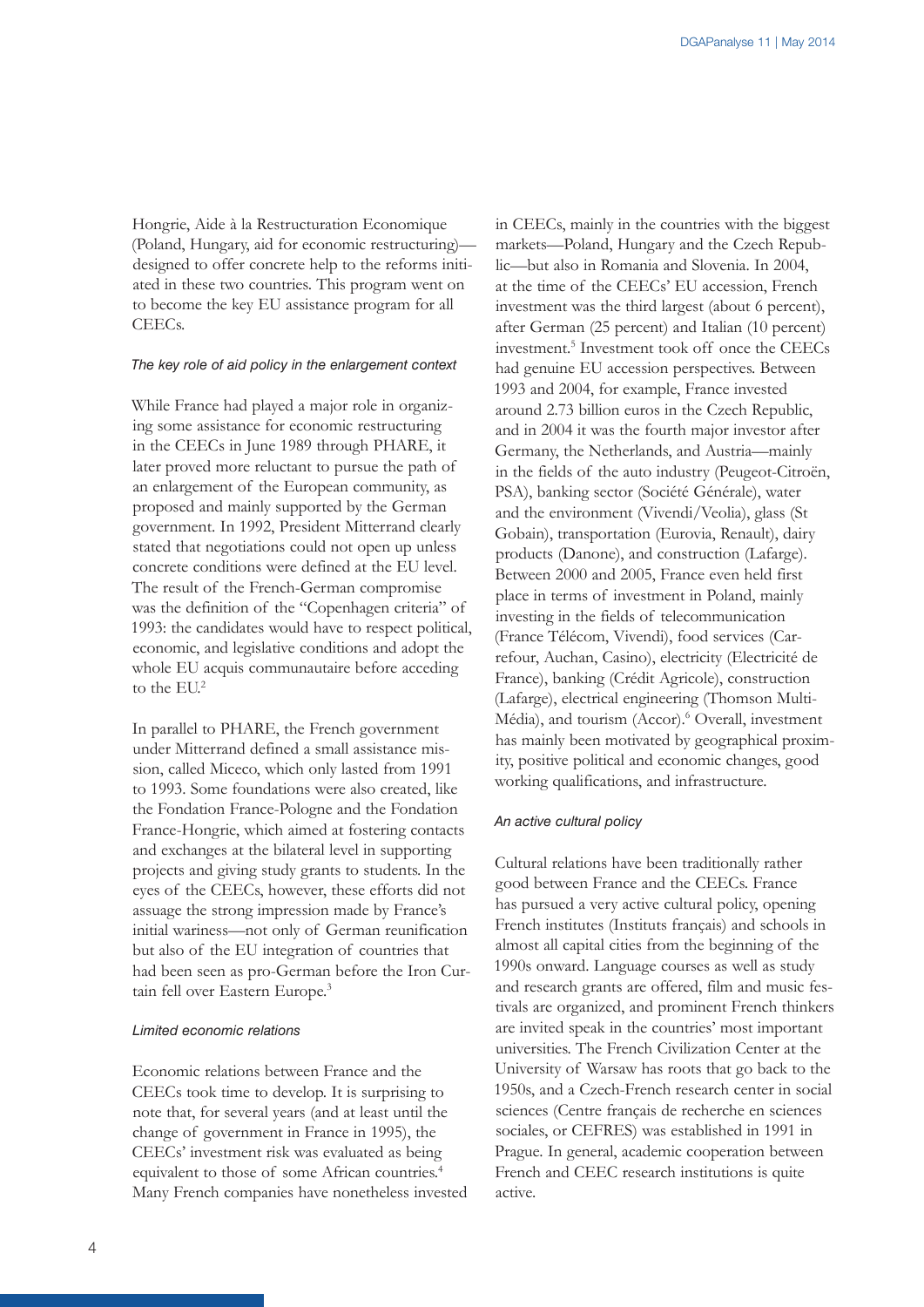#### 2) Establishing More Balanced Relations after Accession to NATO and the EU?

One would have expected French policies toward the CEECs to be reevaluated after these countries joined NATO (between 1999 and 2004) and the EU (in 2004 and 2009). This was certainly the case within official discourse. In practice, however, French politicians continued to devote little attention—and to attach little importance—to the EU's eastern members. Recent developments, however, suggest that a shift of perceptions might be taking place among French policymakers, at least as far as the biggest newer member states are concerned.

#### *The war in Iraq as a context for the deterioration of bilateral relations*

The first CEECs to join NATO—Poland, the Czech Republic, and Hungary—were actively engaged in supporting US and NATO activities on European soil and in participating in some of NATO's missions abroad after they had joined the alliance. For example, they played a role as facilitators during the Kosovo intervention of 1999. Hungary allowed the use of its military bases and opened up its airspace to overflights. At the time of the US operation in Iraq, the three countries decided, after intense internal debates, to support the intervention. Politicians from the region many of them previous dissidents—either signed the "Letter of the Eight" or the "Vilnius letter," both of which were meant to demonstrate explicit support for US actions and thus took a clear stance against Franco-German opposition to the intervention. This move on the part of the CEECs, who had in the meantime become members of the EU, prompted an admonition from President Jacques Chirac: "You missed a great opportunity to remain quiet." The oft-quoted comment left its mark on CEEC capitals, where Chirac's annoyance was interpreted as paternalistic and pejorative. More profoundly, it was also the mark of different CEE foreign policy orientations, of different strategic cultures and of different interpretations of history.<sup>7</sup>

#### *Proposing strategic partnerships*

When Nicolas Sarkozy (a politician with partly Hungarian origins) took up the French presidency in 2007, he tried to repair not only the damage caused by Chirac's quip but also the negative image of France that had spread throughout Central Europe after President François Mitterrand initially opposed EU enlargement.8 In a speech given in his father's country, Hungary, he countered the idea of a Europe divided into "old and new" and "big and small" EU countries—deliberately debunking language that US Secretary of Defense Donald Rumsfeld had used in 2003, which seemed to embody the US understanding of Europe at the time.<sup>9</sup> To prove France's openness to the concerns of "new" member states, Sarkozy proposed the negotiation of "privileged" partnerships—or Strategic Partnerships—with detailed "Action Plans" with seven countries, in particular in the fields of energy, environment, security, immigration, education, and culture. One such partnership was signed with the Czech Republic on June 16, 2008. In May 2008, Sarkozy also announced in Poland that the French market would be open to the Eastern partners almost a year ahead of schedule.10

At the same time, however, the "new" member states remained sensitive to certain mistakes that undermined the credibility of these valuable steps. These included the cancellation of state visits to the Baltic states in favor of a trip to Moscow. Similarly, there has been no French will to organize official visits at the highest level in Slovakia since the country's independence. Bilateral relations with Romania, traditionally good on the cultural level, have been fraught on the political level by the issue of Roma population mobility and related negotiations on accession to the Schengen Area. This was also the case with Bulgaria. Relations with Hungary have been very tense since the arrival to power of Viktor Orbán in 2010 and his government's efforts to push through controversial constitutional reforms. For many analysts, these reforms go against both French economic interests and fundamental EU values.11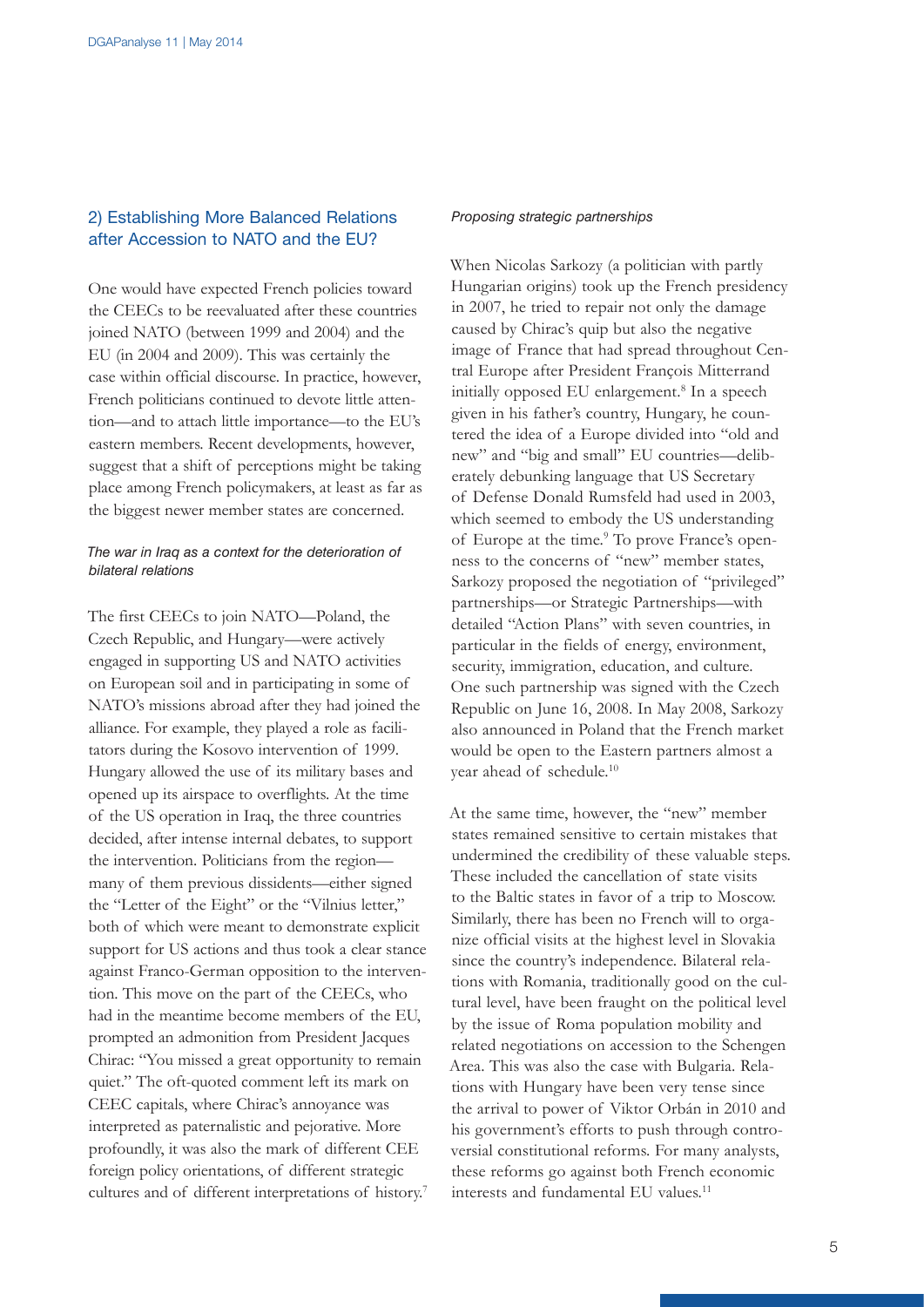With the victory of the French Socialist Party in 2012, President François Hollande and Foreign Minister Laurent Fabius announced that relations with the CEECs would be relaunched, particularly in the economic domain. Strategic Partnerships have since been renegotiated, and action plans have been concluded with all CEECs except Estonia.<sup>12</sup> Partnerships with Slovakia and Poland were signed on October 29, 2013 and November 29, 2013, respectively, and they define priorities at all sectoral levels. Several official visits have also been organized with the aim of reinforcing bilateral cooperation: Hollande went to Slovakia in November 2013; an "excellent" dialogue was developed with the Baltic states on Common Security and Defense Policy (CSDP); there have been official Hungarian visits like that of Foreign Minister János Martonyi to France in early 2013 (although there have been no reciprocal visits since 2010 for political reasons). Martonyi's visit enabled France to secure Hungarian support for the French military operation in Mali and for the launch of the EU Training Mission (EUTM) there.<sup>13</sup>

#### *EU Council presidencies as windows of opportunity for reinforcing bilateral relations*

Paris and Prague did not hide their divergent views on a number of issues linked to their successive presidencies of the EU Council (in 2008 and 2009, respectively), and the transition was marked by tensions.<sup>14</sup> The same was true for France and Hungary during Hungary's 2011 Council presidency, in the aftermath of which Alain Juppé declared, "there is a problem with Hungary."15 French cooperation with Slovenia, Poland, and Lithuania, on the other hand, seems to have been smoother in terms of preparation for those countries' respective council presidencies (2008, 2011, and 2013). Two examples of the political divergences between French and eastern European views of EU foreign policy are the fact that Mirek Topolánek, the Czech prime minister, asked his deputy prime minister for European affairs, Alexandr Vondra, to represent him at the French-led EU summit on the Union for the Mediterranean (July 13, 2008), followed by Sarkozy's own refusal to attend the Czech-led EU summit on the Eastern Partnership (May 7, 2009).<sup>16</sup> In order to show a more constructive approach

than their conservative predecessors, the Socialist government decided that Hollande would personally attend the Vilnius Eastern Partnership Summit in November 2013, together with Laurent Fabius and Thierry Repentin, the deputy minister for European affairs—whereas only the French prime minister had attended the Prague Summit in 2009. One has also to mention that CEECs, especially the Baltic States, have actively participated in the French-led mission in Mali.<sup>17</sup>

Nevertheless, the preparation of the council presidencies has made these countries work more closely than ever. This has taken place through regular bilateral meetings, mainly at the ministerial and administrative levels. For every EU presidency held by a CEEC, France has been very engaged in training diplomats and civil servants, who have benefited not only from French language courses with the support of the Organisation internationale de la Francophonie (OIF) but also from the institutional coordination of EU issues within the framework of programs organized by the École Nationale d'Administration (ENA) and other French institutions.18 Numerous joint seminars and consultations took place among civil servants from different ministries, and secondments (i.e. exchanges) were organized for diplomats, which have at last made it possible for France and the CEECs to work together more closely.19

Cooperation on EU presidencies has also had a positive effect in terms of economic and cultural cooperation. In the case of the Czech Republic, it can be noted that bilateral trade and economic relations experienced renewed dynamism from 2007 on. The French-Czech-Swedish council presidency trio, as well as fulfillment of the Action Plan of the Franco-Czech Strategic Partnership, created a window for enhanced economic cooperation.20 Certainly the "Czech-French Economic Year" (July 2008–June 2009) contributed to enhancing lasting cooperation in various economic sectors, as it involved all possible actors—from the public spheres of the chambers of commerce, embassies, and regions to the private sphere of the firms themselves. No less than thirty bilateral events from the launch of the "first Czech-French technological forum" to the "Journées économiques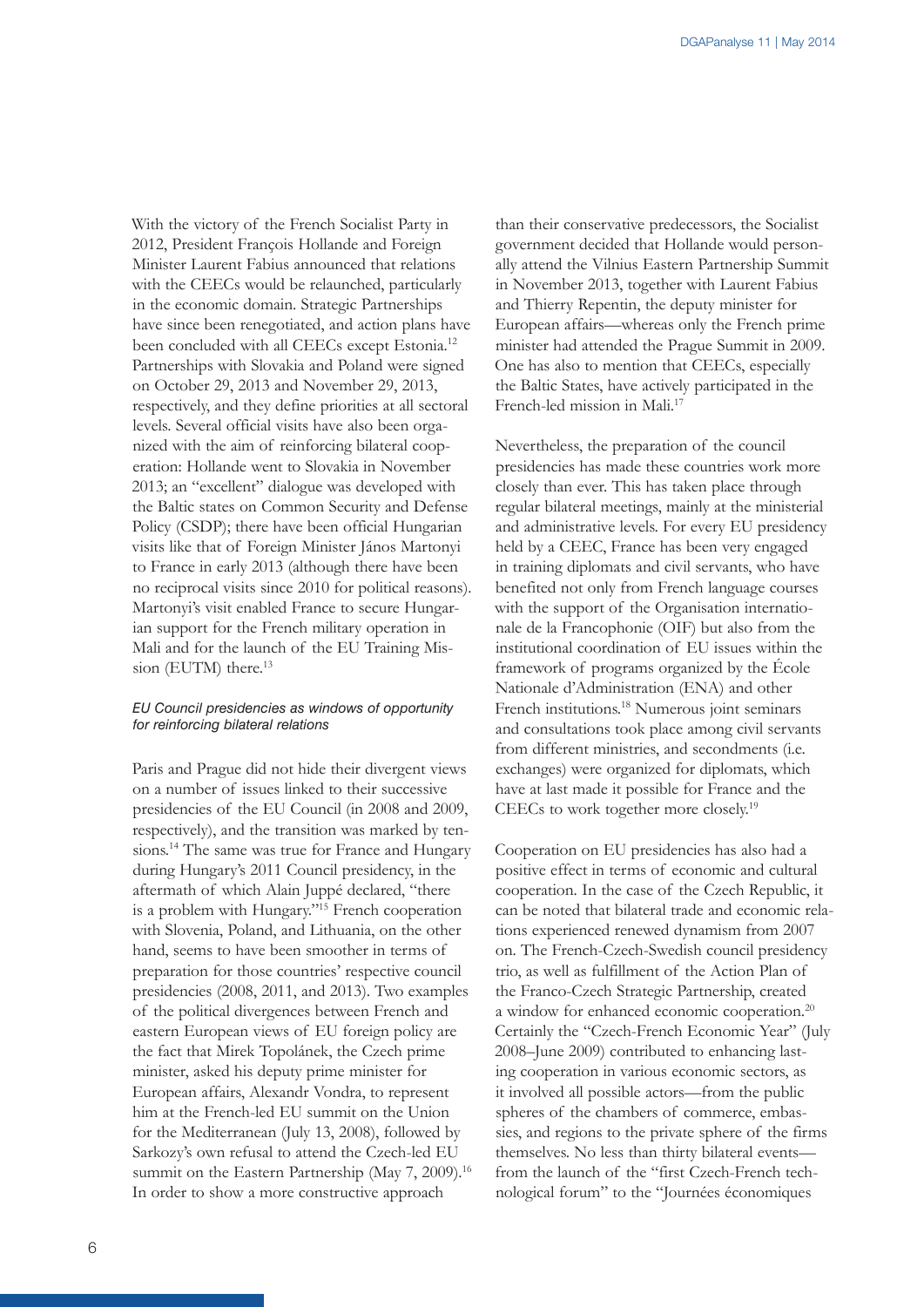tchèques" in France in October 2008, and from the exchange of interns in French and Czech companies to the development of clusters (pôles de compétitivité)—contributed to intensifying cooperation on key topics like industry and technology, transportation and infrastructure, agriculture, support to small and medium-size companies, and the like.21 Nevertheless, these constructive steps have been affected by a major Czech decision that has alienated France, namely the rebuttal in 2012 of a bid by the French conglomerate Areva to modernize the Temelín Nuclear Power Station in Western Bohemia.22

As far as cultural relations are concerned, a close look at the joint cultural programs proposed by the CEECs and France indicate that these relations have also intensified during respective EU CEEC presidencies,23 although these institutions, as well as academic ones like the French-Czech research center CEFRES, have seen major cuts within the context of budgetary reforms of French diplomacy.

## The Development of a Special Relationship with Poland

The salient novelty and most important component of France's policies toward the CEECs clearly concern Poland. Since Hollande's accession to power, Paris has sought to invest in its bilateral relationship with Warsaw, and this relationship has in fact undergone significant developments over the last two years. The level and frequency of political consultations and official visits has clearly intensified. Since his election in May 2012, Hollande has travelled three times to Warsaw. On the Polish side, President Bronisław Komorowski made a state visit to France in May 2013—the first visit by a Polish president since 2000—and Radosław Sikorski, the Polish foreign minister, was invited to attend the annual ambassadors' conference in France in August 2013. The Franco-Polish rapprochement has been made possible by the evolution of the regional context and necessary with regard to the two actors' EU strategies.

#### 1) Political Engagement in an Evolving Regional Context

France's bilateral relations with Poland remained underdeveloped in the 2000s, perhaps even less developed than France's relations with other CEECs. Dealings were often marked by mutual distrust. Poland was both the biggest and the most Atlanticist of the EUs new member states—in a context where the 2004 enlargement had been met with skepticism among French governing elites and where the polarization over the US intervention in Iraq served as a defining and structuring moment for European foreign policy.<sup>24</sup> The erosion of this polarization, Poland's "European turn," and France's "reconciliation with Atlanticism" brought about a much more favorable context in the late 2000s, however. Poland, pushed by external as well as domestic factors (from the re-balancing of US foreign policy priorities away from Europe to the economic modernization agenda of the Polish Centre-Right government that was elected in 2007), has been striving to consolidate its position in the EU.25 Facilitated by the country' steady economic growth, this investment materialized in the development of a niche of specialization, such as the Eastern Partnership, but also more broadly in a will to install the country at the core of European integration. Both of these goals require recognition from—and constructive relations with—the other big member states. For its part, France has also been concerned by the prospect of US disengagement—though not from European but from international politics. In response, it has sought to reinforce its strategic ties with Washington and to act on its call to see Europe take a greater share of the international security burden. This has translated into a greater disposition toward interventions, in US-led "coalitions of the able and willing" or by itself, both of which require generating support and contributions from other EU member states.26

The convergence of France's and Poland's parallel foreign policy evolutions will open the way for the enhancement of a bilateral political relationship that, in light of the historical and cultural ties uniting the two countries, had been at an abnormal low. The signing of a Franco-Polish Strategic Partnership in 2008 represented a first step in this direc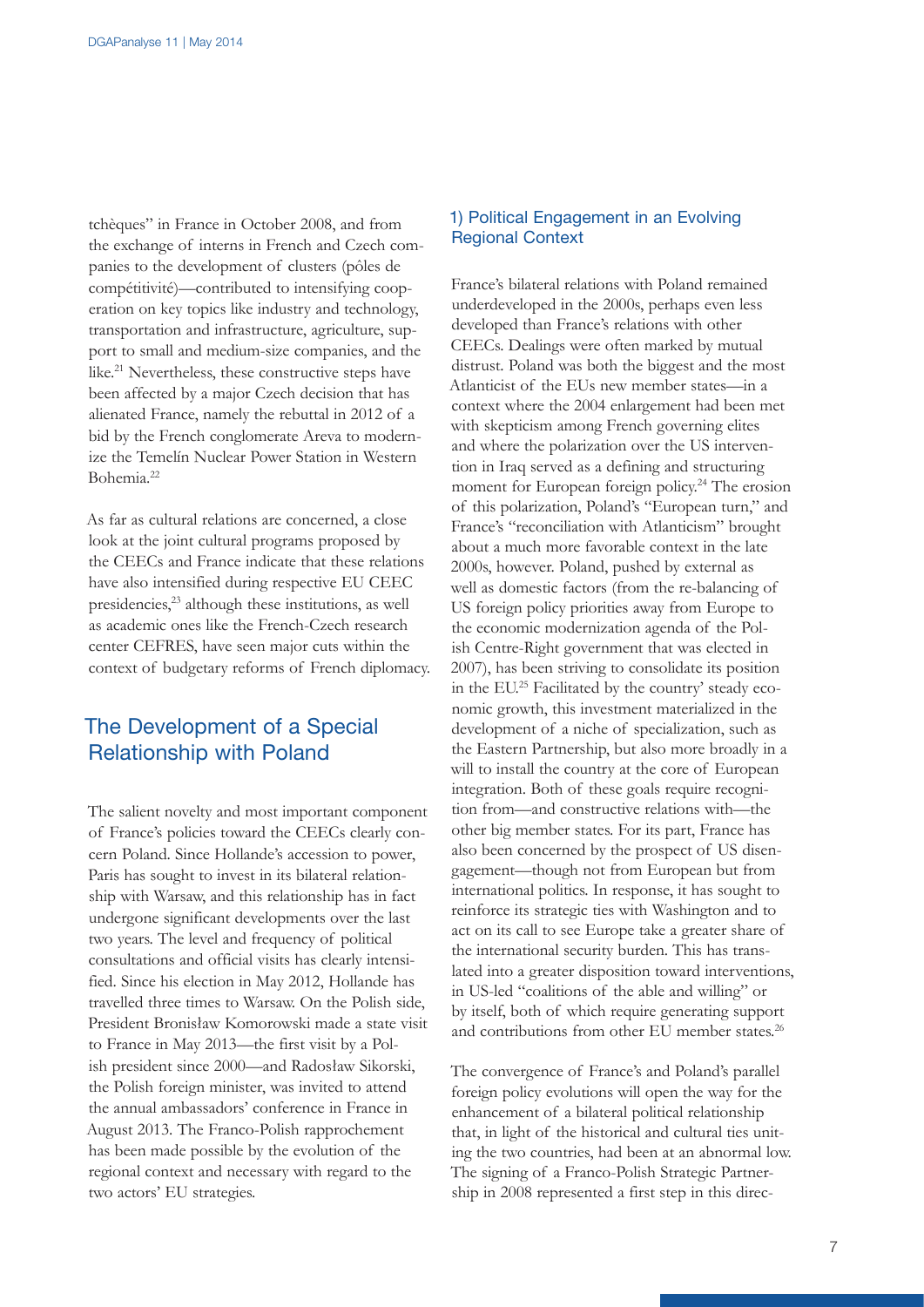tion. Missed opportunities and tensions around specific dossiers under the Sarkozy presidency meant, however, that rapprochement was slow to take off. The main source of discord revolved around European economic governance and Paris's resolve to limit new integration initiatives to the Eurozone core, which was de facto excluding Poland. Other points of divergence included the share of the cohesion policy in the new EU budget, the East-South rivalry in the allocation of the resources of the European Neighborhood Policy (ENP),<sup>27</sup> and Paris's disappointment at the lack of support—whether political or military—for military intervention in Libya by most EU member states, including Poland.

The atmosphere changed with the election of a new French president in May 2012, which created new momentum. The new administration came to office with the conscious will and deliberate strategy to invest in the bilateral relationship with Poland. François Hollande had in fact visited Warsaw as a presidential candidate. Most importantly, Paris made concrete gestures toward Poland, notably signaling a greater willingness to associate non-Eurozone members in discussions about the common currency and amending its stance on the cohesion policy in the EU budget negotiation.28 The latter allows Poland to continue to be an important beneficiary of this policy in the 2014– 2020 budget framework, an outcome for which Warsaw has been grateful and that has contributed to bettering relations between the two countries.<sup>29</sup>

The evolution of the EU context made such rapprochement not only possible but also necessary. While Sarkozy had worked in close coordination with Germany during the first years of the Eurozone crisis, Hollande sought to distance himself from Germany's push for austerity policies. To advance its growth agenda as an alternative, to harness support for its proposals on further integration in the Eurozone and on the introduction of solidarity mechanisms, but also, more profoundly, to consolidate its leadership potential within an increasingly inter-governmental EU, France was keen to forge new partnerships. Beyond the real-

ization that Poland is emerging in its own right as an important player in EU politics, a closer bilateral relationship with Warsaw is serving several objectives in this context. Firstly, Paris wishes to reach out more to the CEE member states—and Poland, as an informal leader of this group, can help generate support for French proposals among them. Secondly, Poland can serve as a key partner in generating leadership at the EU level on issues where Germany is less active (e.g. common security and defense) and thus where the "Franco-German motor" cannot be activated.30 Thirdly, enhancing bilateral ties with Poland can, in fact, also be a way for France to add greater weight to the French side of the Franco-German tandem, since Berlin has been enjoying privileged bonds with Central European countries. As for Poland, a rapprochement with Paris is seen as a means to increase its clout in the EU and to be recognized as one of the central payers. As one Polish diplomat put it, "we expect France to help us be in the first core of EU integration."31 It also represents an indirect way for Poland to get closer to Germany, which has been at the heart of its EU and foreign policy strategies over the last years.32 In other words, the German variable is an important one in the new Franco-Polish equation, although the two actors do not attribute the same functions to it.

Concretely, the Franco-Polish rapprochement has taken the form of several initiatives. On November 29, 2013, Hollande travelled to Warsaw with several French ministers (of defense, external trade, agriculture, ecology & energy, and European affairs, among others) to attend the Franco-Polish intergovernmental summit, a series of high-level consultations that the authorities of the two countries vowed to hold annually. On this occasion, the two governments signed a new Strategic Partnership, essentially pledging to better coordinate their positions with the EU and providing a detailed roadmap on how and where to deepen their bilateral cooperation. Of the several issue areas identified, security and defense is certainly the one domain around which the Franco-Polish rapprochement is gathering steam.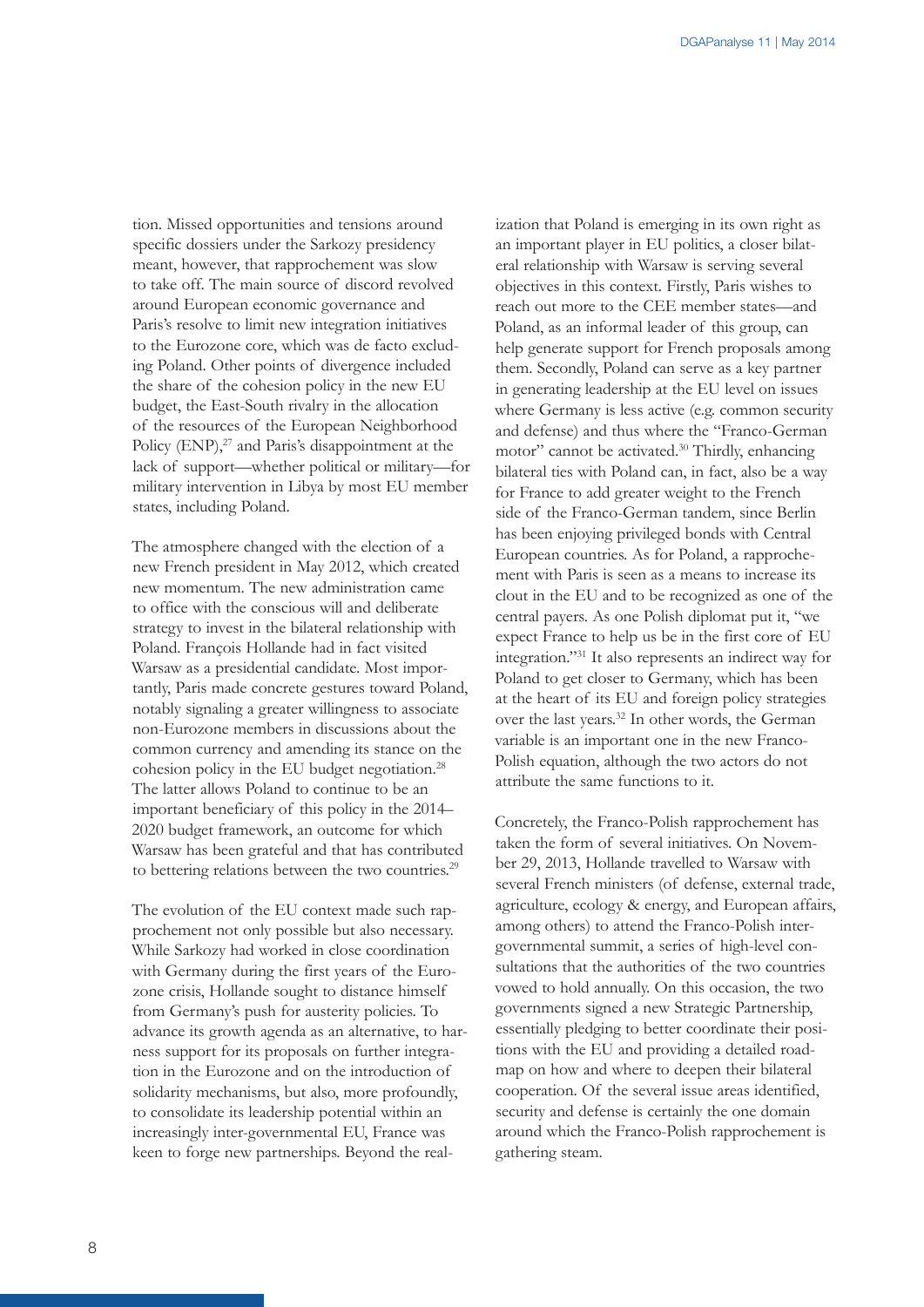#### 2) Partnerships and Potentials in Security and Defense

As with other areas of their bilateral relationship, the Franco-Polish cooperation in the field of security and defense has long been characterized by divergent preferences, discrepant initiatives, and missed opportunities. It has, however, recently developed around three pillars: development of CSDP; interoperability within NATO; and the defense industry.

Throughout most of the 2000s, France has been the main advocate for the development of European defense through the CSDP framework, while Poland remained very wary of an initiative that it perceived as presenting the risk of marginalizing the US from European security.<sup>33</sup> In the framework of the foreign policy adjustment described above, however, Poland has "taken a U-turn" on CSDP and increasingly sees it as an opportunity both to consolidate its position within the EU and to maximize its security guarantees. Thus, in the run-up to its 2011 EU council presidency, Poland made a number of proposals to re-invigorate EU defense cooperation, including some it had opposed in the past, such as the prospect of a permanent EU military headquarters.34

As France shared this overall objective and had pushed for some of these very initiatives in the past, one would have expected Poland's newfound enthusiasm for CSDP to lead to a deeper cooperation between the two countries. It came, however, at a moment when France's own enthusiasm about the possibilities and prospects of European defense seemed to be eroding. The Lancaster House Treaty concluded with Great Britain in 2010, while certainly not incompatible with a strong CSDP, nonetheless indicated France's readiness to consider, if not to favor, other defense cooperation formats. The Libya intervention not only confirmed the strength of these bilateral strategic ties but also nurtured disappointment in Paris with regard to other European member states who did not support the operation.35 The Polish government refused to join NATO's deployment; its core national interests were not at stake, and it was reluctant in an election year to face public opinion

widely opposed to the intervention. Polish diplomats, moreover, have privately deplored the lack of transparence and consultations surrounding the operation.36 Prime Minister Donald Tusk publicly questioned the intent of France and the UK in Libya, which contributed to straining relations with Paris.<sup>37</sup>

Here, too, Hollande's election helped create a new momentum. In the new 2013 Strategic Partnership agreement, the two states pledged to work together to "increase the visibility, the efficiency and the political of role of the CSDP."38 At a time when none of the EU's other big member states seem committed to such a goal, the Franco-Polish partnership has indeed an important role to play, and the potential to do so. It is true that divergences on the overarching purpose of the CSDP and on the scale and target zone of its deployments have not been fully reconciled. France conceives of the CSDP as an instrument for projecting force, while Poland sees it more as an integration mechanism and as a framework for European capacity development. The priorities and expectations with regard to out-of-area operations sometimes differ, too; the contribution of 19 Polish trainers to the CSDP mission in Mali (EUTM) is seen by Warsaw as a significant gesture toward France (since Poland has no interests in the region), while Paris perceives it as meager (since France is bearing most of the costs of the operation).<sup>39</sup> Nevertheless, there is a convergence and increased cooperation between the two countries on the issue of development and mutualization of capabilities ("Smart Defense" and "Pooling and Sharing"). A "building blocks" approach on these matters, supported by both France and Poland, appears today as one the few available paths to develop CSDP. It was, in fact, one of the few areas where the 2013 European Council on Defense made concrete progress.<sup>40</sup>

The new dynamic in defense cooperation between France and Poland is maybe even more salient—and potentially more significant—outside of CSDP. Both countries are committed to increasing inter-operability of European armed forces, particularly within NATO. They were, for instance, the two main contributors to NATO's Steadfast Jazz, a large-scale military exercise con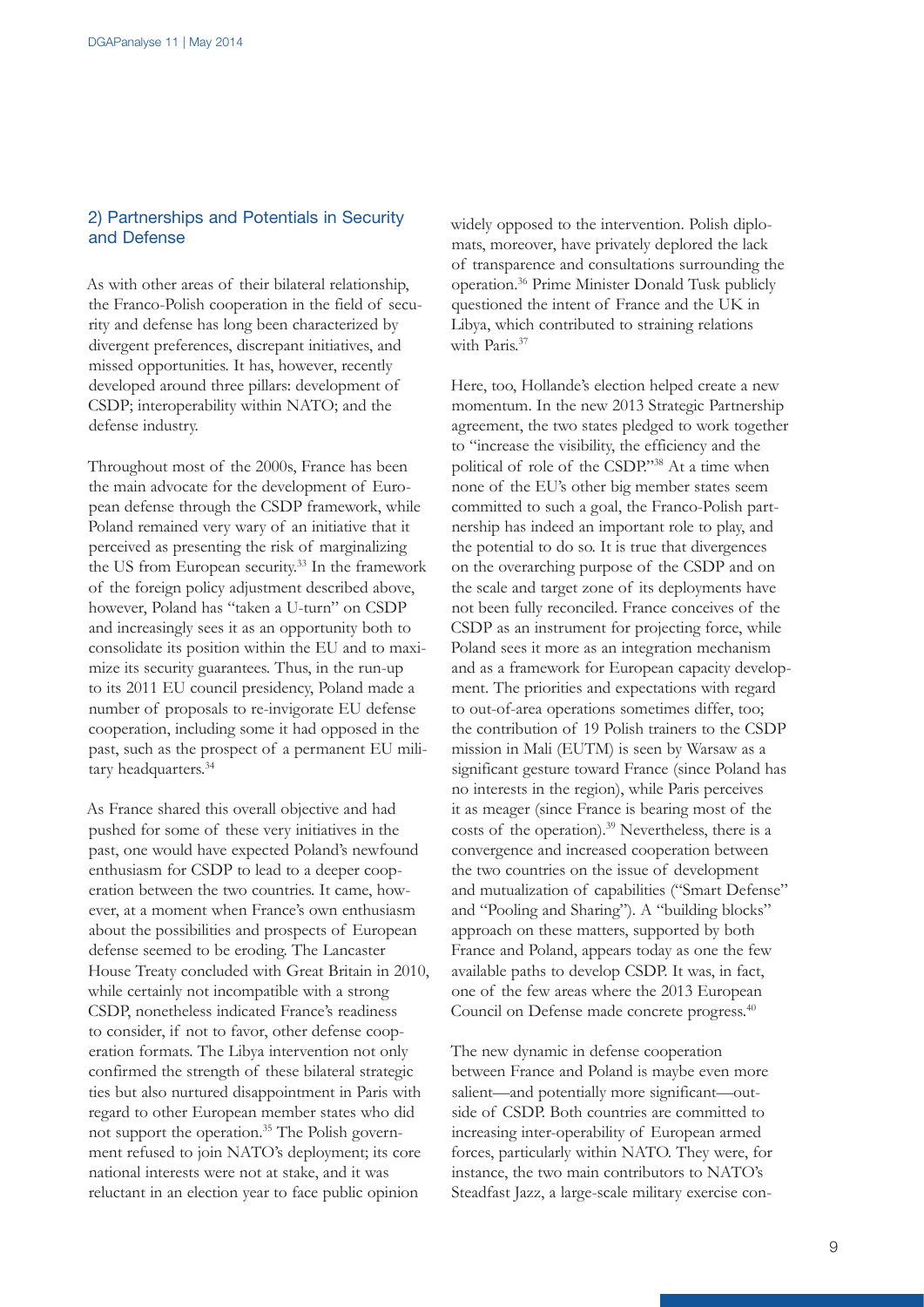ducted in November 2013 in Poland and in the Baltic States.41 Indeed, the fact that Paris sent 1,200 military personnel to take part in this exercise (compared to the 120 participants sent by Washington and 55 from Berlin) probably constitutes the most significant development in Franco-Polish strategic relations in recent years. It does not simply demonstrate the commitment of France and Poland to NATO's operational capacity and to the inter-operability of European armed forces. It is also highly symbolic in the sense that the region of deployment and the scenario of the exercise clearly related to the security interests of the CEECs. In this regard, Warsaw received it as a strong and positive signal.<sup>42</sup>

Finally, the defense industry is another area where Franco-Polish ties have the potential to develop further. Poland is engaged in large-scale plans of modernization of its armed forces by 2022. This prospect makes the country an important strategic partner for Paris, as does its political support for CSDP and its operational capacity within NATO.<sup>43</sup> The modernization plans for the Polish army represent important contract opportunities for French armament firms but also opportunities for joint industrial projects between the two countries.

In this regard, the tender for the construction of Poland's missile defense system appears particularly significant. For this project, a national endeavor separate from the US missile defense system (in which Poland will also take part ), Warsaw will be choosing between four bidders: the American firm Raytheon, a consortium led by the American company Lockheed Martin, the Israeli group Rafael, and a consortium of the French company Thales, the Polish Defense Holding, and the European group MBDA.44 The decision, which is expected before the end of the year, will be highly symbolic and potentially revelatory of Poland's defense orientation; regardless of its price and regardless of technical considerations, the American offer is often seen in Warsaw as representing greater security guarantees. In this sense, the recent crisis in Ukraine is likely to increase Poland's demand for such guarantees and might well contribute to tipping the balance toward this American offer.

#### 3) Russia, the Ukraine Crisis, and the Weimar Triangle

While defense is certainly the most prominent area, it is not the only domain in which France and Poland have sought to develop their bilateral cooperation and, where possible, coordinate their positions at the EU level. The Strategic Partnership agreement identifies a number of other domains such as trade, agriculture, industry, social policies, justice, culture, energy, and climate change. The latter two in particular have seen increased exchanges. Poland's endeavor to diversify its energy mix and, in particular, its plan to build its first nuclear plant by 2024 (and a second by 2035)—represents opportunities for French investments and expertise.45 Furthermore, France and Poland have attempted to coordinate their respective presidencies of the UN Framework Convention on Climate Change (2013 and 2015 respectively).

Overall, while the Strategic Partnership agreement provides a roadmap for deeper cooperation, it remains largely declaratory at this stage. The level of political and strategic consultations has undeniably increased and intensified, but putting flesh on the bone of the Franco-Polish partnership will depend on political will, on concrete projects, and on external events. In that sense, the recent developments in and around Ukraine mean that the question of EU policies toward Russia and the Eastern Neighborhood is likely to emerge as an important stress test for the Franco-Polish rapprochement.

The topic of EU-Russia relations is only mentioned briefly and in rather vague terms in the Strategic Partnership agreement. France and Poland vow there to work together toward the elaboration of a "coherent and united" European policy, one that "take[s] into account the interests of the Union."46 This general wording is meant in fact to mask substantial divergences on Russia. Surely their positions are not as antagonistic as they might have been in the last decade. Poland has adopted a much less confrontational stance toward Russia in the EU since the late 2000s, and the two most recent French presidents have been more critical of Vladimir Putin's regime than Chirac was. Yet the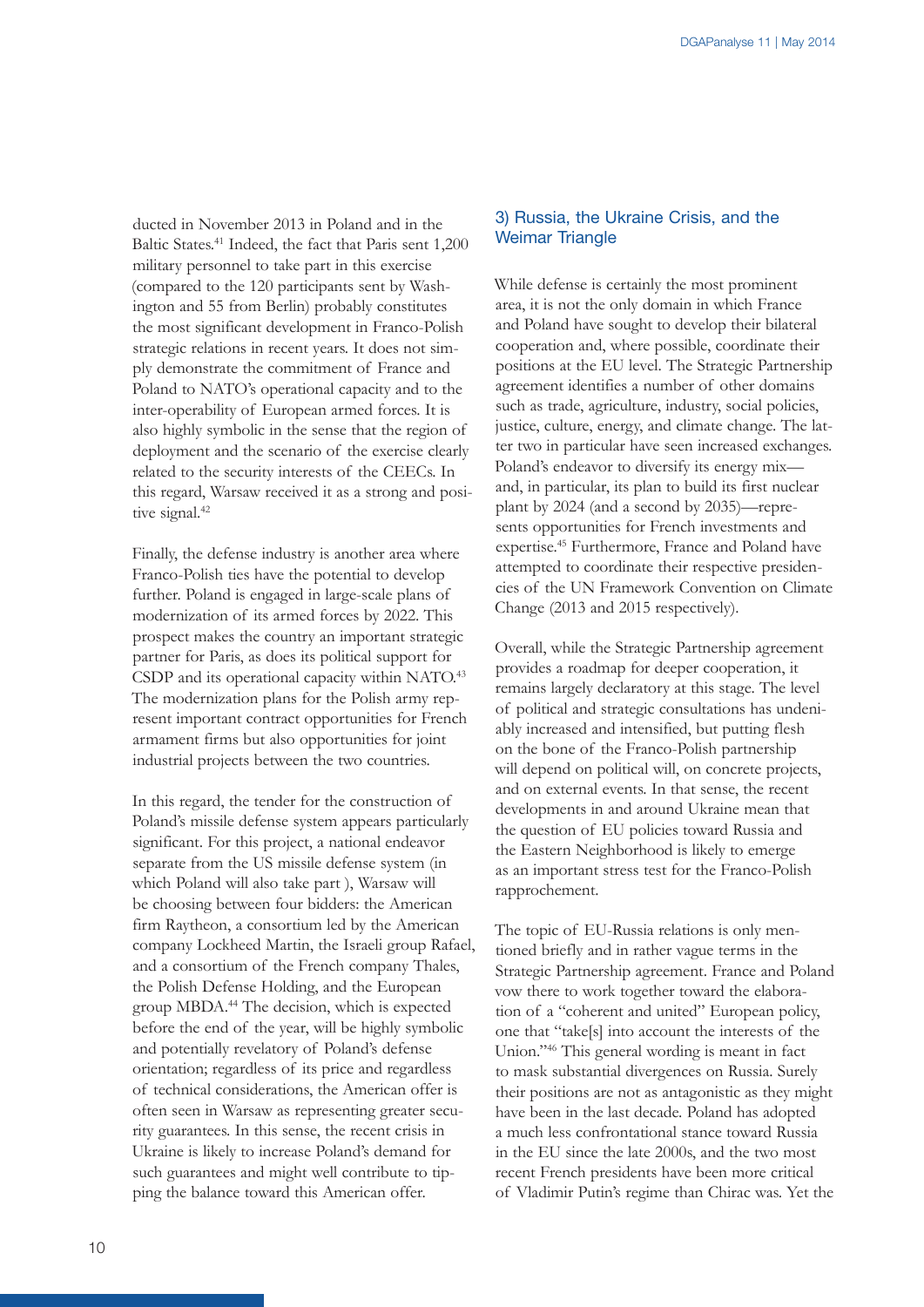fact remains that, for understandable historical and geopolitical reasons, the evaluations in Warsaw and Paris of the threat posed by Russia to European security and the views on the means to address it are largely discrepant.

It remains to be seen whether the Ukraine crisis will contribute to crystallize, deepen, or narrow these divergences. On the one hand, the recent events are certainly likely to increase Poland's sensitivity toward Russia and to lead it to adopt a tougher stance within the EU and within NATO. In fact, Warsaw's aforementioned change of attitude on Russia was not the result of a re-evaluation of its security interests or of the potential threat posed by Russia but came from a change of tactic: adopting a more constructive stance on Russia was perceived as a means of getting closer to Germany and consolidating Poland's position within the EU.47 (These goals were in themselves partly perceived as additional security guarantees, as emphasized above). Thus, a shift in Russia's policies is likely to bring a new amendment of this tactic; since the Ukraine crisis, Poland has been forcefully requesting the deployment of NATO troops on its soil. (The Foreign Minister demanded "two heavy brigades" in early April).<sup>48</sup>

On the other hand, the nature and magnitude of the crisis could also lead France to adjust its own position on Russia. While the Eastern Neighborhood had not been among its top priorities until now, Paris has been particularly active on the Ukraine crisis. Quite tellingly, this has included demonstrating solidarity with Poland's security concerns and those of the Baltic states: France sent four fighter jets within the framework of the enhanced NATO air policing mission launched over these countries in late April 2014.49 More generally, Paris has taken an active role in coordinating the EU response, notably within the framework of the Weimar Triangle. The question lingers, however, of whether this should be read as a crisis-management policy or whether it might inaugurate a more structured attention toward the Eastern Neighborhood. In any case, France and Poland are likely to remain at odds on some of the regional dossiers, such as the question of providing Ukraine with an EU membership perspective.

While the events in Ukraine have the potential to strain Franco-Polish relations by exposing divergences on Russia, it could also be argued that these relations might benefit from the ongoing consolidation of the Weimar Triangle and from the reinforcement of its role in EU external relations. The Weimar format seems indeed to have been given a new lease on life since last fall's German elections and in the context of the Ukraine crisis. The foreign ministers of the three countries conducted a mediation mission in Kiev on February 20-21 and released two common statements on the situation in the country (on February 28 and March 31, 2014).

Indeed, the Weimar Triangle appears as a promising format, one that could give an impulse to leadership on EU-Russia relations if the three countries manage to coordinate in spite of their divergences. Germany's is probably the most potent European voice in Moscow; France has both a long history of diplomatic interaction with Russia and the ability to act as informal leader of southern EU member states; Poland has both recognized expertise on the Eastern Neighborhood and the ability to act as an informal leader of the CEE member states. An enhanced role for the Weimar Triangle is also made possible by the Franco-Polish rapprochement and might in turn contribute to reinforcing this dynamic. This format has long been the forum for coordinating two strong bilateral relationships (Franco-German and Germano-Polish) rather than a genuine triumvirate: by consolidating the third "face" of the Weimar Triangle, the development of France's bilateral relationship with Poland can strengthen the format's foundations and contribute to giving it new momentum and new possibilities in providing leadership in EU external relations.

# **Conclusion**

Only the future will tell whether President Hollande's policy toward the region will be sustained and whether it will bear fruit. In this regard, the recent investment in the relationship with Poland is particularly significant and potentially indicative. France is now thoroughly integrating Poland into its EU strategy and looks to develop partner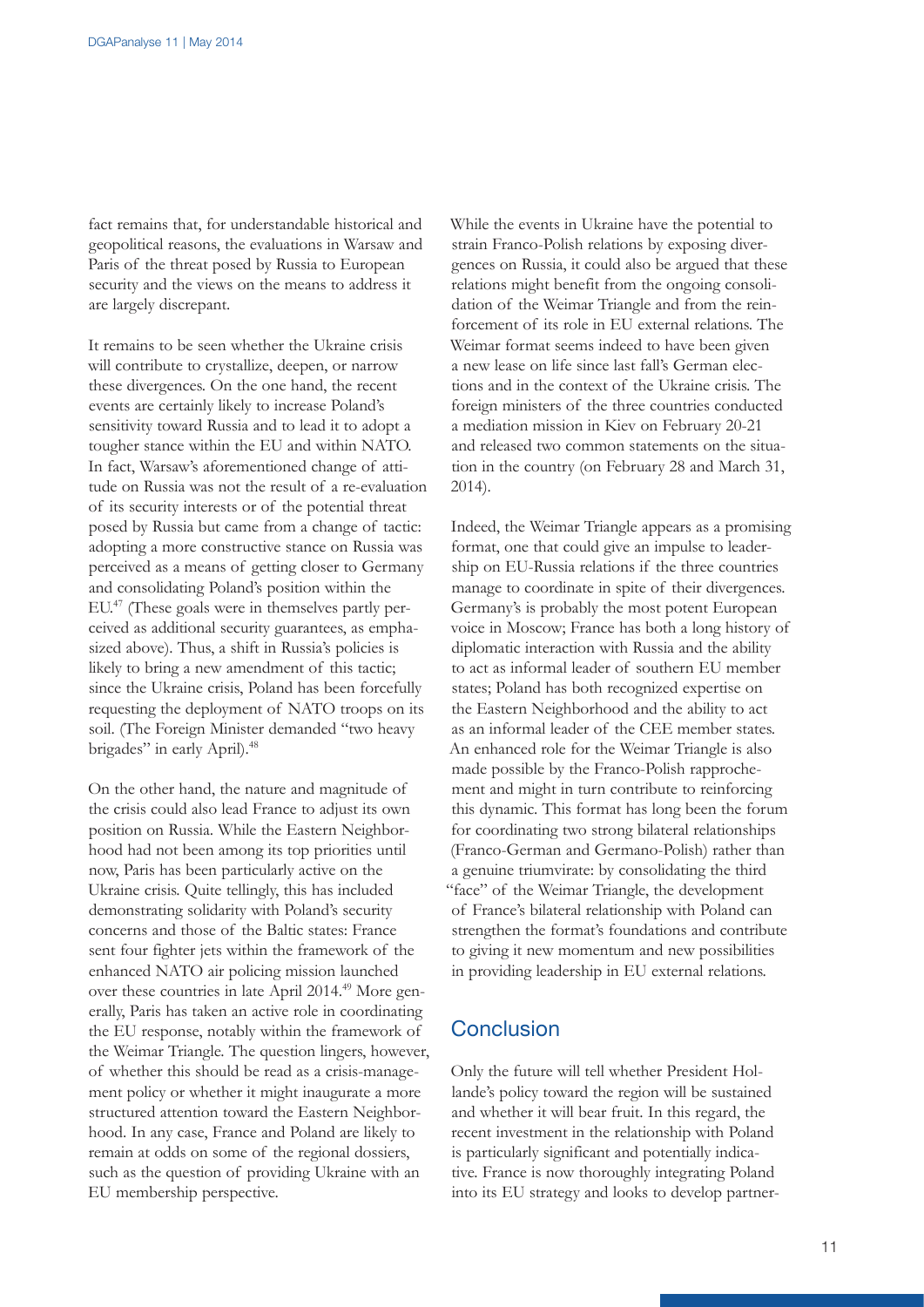ships in certain areas. Security and defense is one area that has seen major and potentially long-term developments, such as the joint commitment to NATO's Exercise Steadfast Jazz and the prospects in terms of arms industry contracts and cooperation. The Ukraine crisis certainly represents a stress test for the Franco-Polish rapprochement, as it has the potential to exacerbate divergences on Russia and the Eastern Neighborhood. So far, France and Poland have managed to pass the test, cooperating

in particular on this dossier within the framework of the Weimar Triangle. The latter can both contribute to reinforce and be reinforced by a beefedup Franco-Polish partnership. France should seek to activate this format more and potentially attempt to establish links with the Visegrad Group as a whole in order to carry forward and give substance to its nascent policy of engagement in Central Europe.

Elsa Tulmets is research fellow (Marie Curie Fellow) at CERI / Sciences Po Paris and an associated researcher at the Institute of International Relations (IIR) in Prague.

David Cadier is teaching fellow in Diplomacy and International Strategy at LSE IDEAS and in the International Relations Department at the LSE.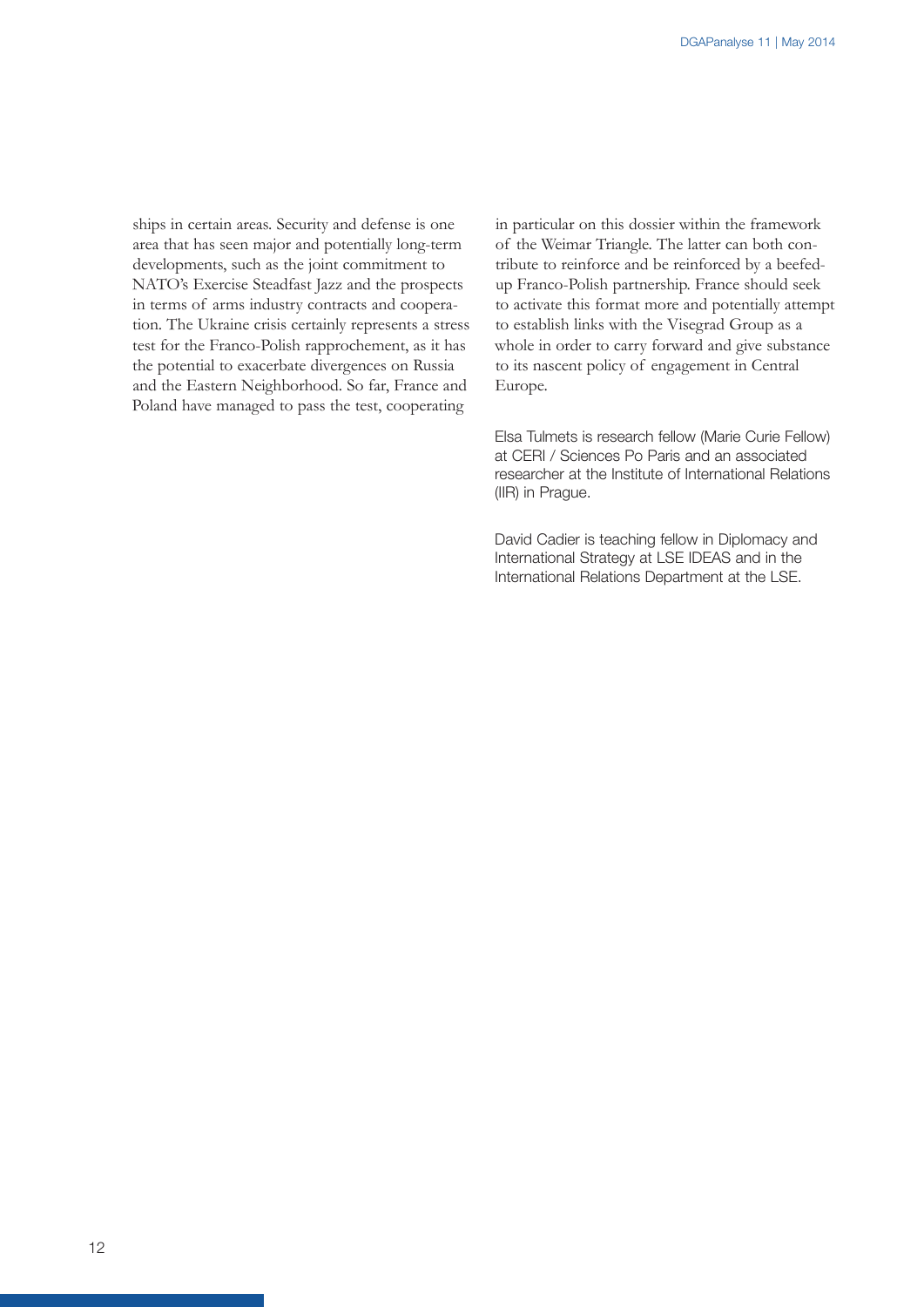## **Notes**

- 1 Jacques Rupnik, "La France de Mitterrand et les pays du Centre-Est," in Samy Cohen, ed., Mitterrand et la Sortie de la Guerre froide (Paris: Presses Universitaires de France, 1998), pp. 189–216.
- 2 Céline Bayou, "La présence économique française en Europe centrale et orientale au seuil de 1993," Courrier des pays de l'Est 379 (May 1993), pp. 3–37.
- 3 Elsa Tulmets, "L'impact de l'élargissement de l'Union européenne sur la coopération française et allemande à l'Est: quelle gouvernance," Revue d'Etudes Comparatives Est-Ouest 34 (3) (2003), pp. 111–56.
- 4 Florence Deloche-Gaudez, "La France et l'élargissement à l'Est de l'Union européenne," Les Etudes du CERI 46 (October 1998), pp. 1–39.
- 5 Chambre régionale de commerce et d'industrie de Paris– Ile-de-France, "L'Ile-de-France et les Pays d'Europe Centrale et Orientale: quelles relations commerciales à la veille de l'élargissement?," À propos 3 (January 2004).
- 6 Elsa Tulmets, "Francouzský obchod a politika zahraničních investic" [French Foreign Trade and Investment Policy Abroad], Mezinárodní Politika 6 (2007), pp. 22–24.
- 7 Elsa Tulmets, "The European Policy of President Sarkozy: Innovations and Continuity," Policy Paper of the IIR for the Czech Ministry of Foreign Affairs (October 2008) available at <http://www.esdp-course.ethz.ch/content/ pubkms/detail.cfm?lng=en&id=136691>; Elsa Tulmets, East Central European Foreign Policy Identity in Perspective: Back to Europe and to EU's Neighbourhood (London: Palgrave Macmillan, 2014) (forthcoming).
- 8 Tulmets 2008 (see note 7).
- 9 Nicolas Sarkozy, Speech at the Hungarian Parliament, Budapest, September 14, 2007.
- 10 Nicolas Sarkozy, Speech at the Polish Parliament, Warsaw, May 28, 2008.
- 11 Discussion with a French diplomat in charge of the CEECs, French Ministry of Foreign Affairs (MFA), March 2014.
- 12 Relations between France and Estonia nonetheless remain good, as confirmed by an interview conducted by one of the authors with the French ambassador to Estonia (Tallinn, December 2013) and at the French MFA (Paris, March 2014). See also Kristenpruun Sigrid, "L'Estonie en France: La dimension culturelle de la diplomatie publique," in Estonian Ministry of Foreign Affairs Yearbook 2012 (Tallinn, 2012), pp. 56–66.
- 13 March 2014 discussion with a French diplomat in charge of the CEECs, French MFA (see note 11). See also: Hungarian Ministry of Foreign Affairs, "Hungary Supports France's Operation in Mali," January 17, 2013. [<http://](http://www.kormany.hu/en/ministry-of-foreign-affairs/news/hungary-supports-france-s-operation-in-mali) [www.kormany.hu/en/ministry-of-foreign-affairs/news/](http://www.kormany.hu/en/ministry-of-foreign-affairs/news/hungary-supports-france-s-operation-in-mali)

[hungary-supports-france-s-operation-in-mali>](http://www.kormany.hu/en/ministry-of-foreign-affairs/news/hungary-supports-france-s-operation-in-mali) (accessed May 23, 2014).

- 14 In 2008, for example, the Czech government accused the French presidency of keeping its hold on EU management, especially on issues related to the international financial and economic crisis as well as on the crisis in Gaza. Criticism of the way the Czech Republic managed its first EU presidency was recurrent on the French side. See "Prague accuse Sarkozy de vouloir 'siphonner sa présidence' de l'UE," Le Point (October 26, 2008).
- 15 Ondřej Ditrych, Mats Braun, and Elsa Tulmets, "West European Countries in the Czech Foreign Policy," in Czech Foreign Policy in 2007–09: Analysis, Michal Kořan, ed. (Prague: Institute of International Relations, 2010), pp. 177–95.
- 16 Ibid.
- 17 March 2014 discussion with a French diplomat in charge of the CEECs, French MFA (see note 11).
- 18 See, for example, Memorandum o provádění víceletého programu výuky francouzštiny v české státní správě [Memorandum on the implementation of a multiple year program for teaching French in Czech public administration], April 28, 2006.
- 19 Discussion with a Czech diplomat in exchange at the French MFA, Paris, October 2008, and with a French diplomat in exchange at the Czech MFA, Prague, October 2008. Discussion with Slovenian, Polish, and Hungarian diplomats, 2010–12, with the former Hungarian minister of foreign affairs, 2010. See also Tulmets, 2014 (see note 7).
- 20 Ditrych et al., 2010 (see note 15).
- 21 Ibid.
- 22 March 2014 discussion with a French diplomat in charge of the CEECs, French MFA (see note 11).
- 23 Ibid.
- 24 Christian Lequesne and Jacques Rupnik, L'Europe des Vingt-Cinq: 25 cartes pour un jeu complexe (Paris: CERI Autrement, 2005), pp. 80–83.
- 25 David Cadier, "Après le retour à l'Europe: convergences et contrastes dans les politiques étrangères des pays d'Europe centrale," Politique Etrangère 3 (September 2012), p. 573– 84; David Cadier, "La Présidence Polonaise ou la fin de la Nouvelle Europe," Le Monde, July 12, 2011.
- 26 Camille Grand, "France is now America's preferred partner in Africa and the Sahel," The World Today, Vol. 69, No 8/9, [<http://www.chathamhouse.org/publications/twt/](http://www.chathamhouse.org/publications/twt/archive/view/194557) [archive/view/194557](http://www.chathamhouse.org/publications/twt/archive/view/194557)> (accessed May 23, 2014).
- 27 David Cadier, "Partnerstwo Wschodnie po arabskich rewolucjach," Nowa Europa Wschodnia 3–4 (2011).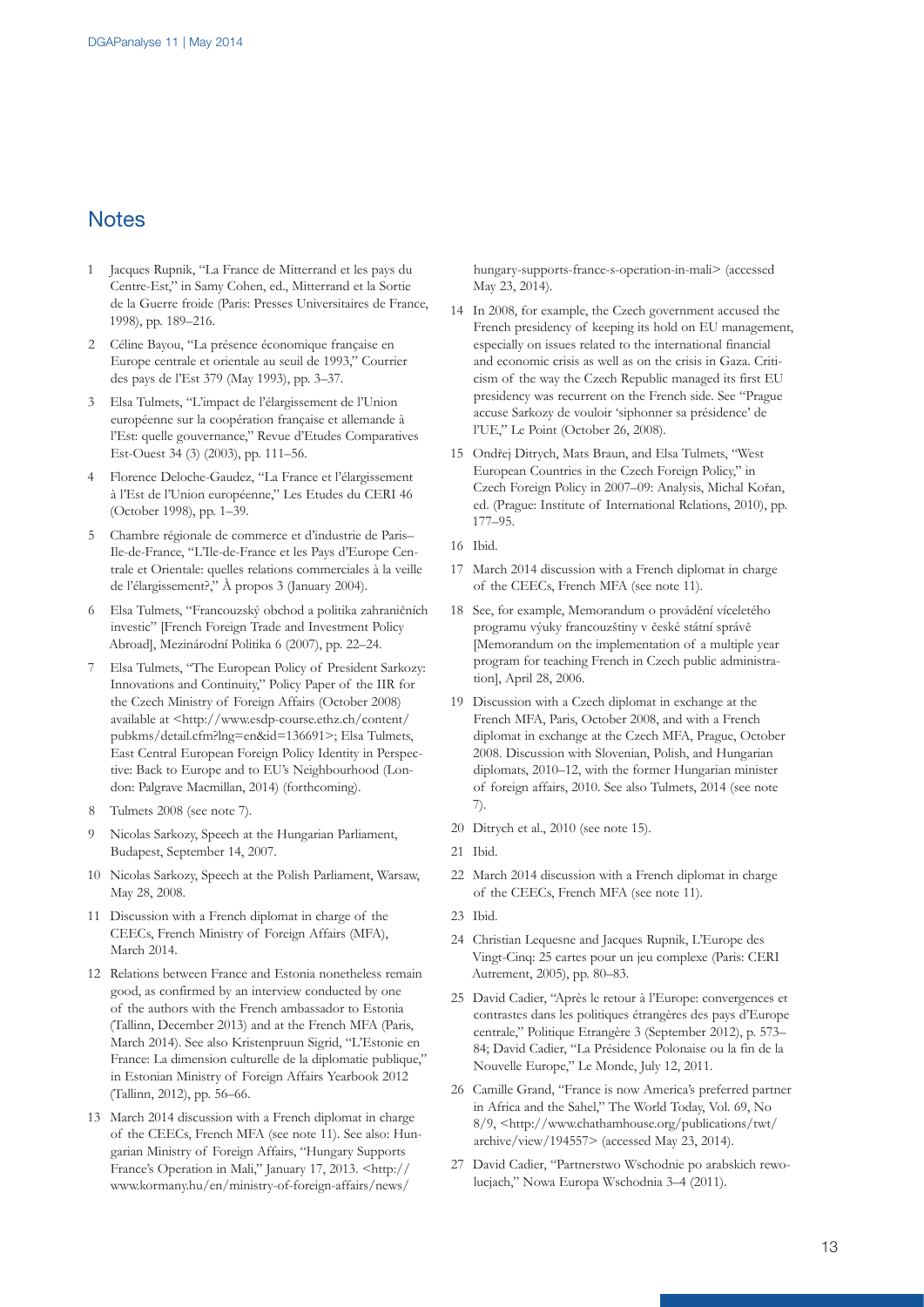- 28 "France, Poland join forces ahead of EU budget showdown," EUbusiness, November 16, 2012.
- 29 March 2014 discussion with a French diplomat in charge of the CEECs, French MFA (see note 11).
- 30 Elzbieta Kaca, "Beginning a Beautiful Franco-Polish Friendship, Maybe," IP Journal (September 25, 2012).
- 31 Interviews at the Polish MFA, Warsaw, May 2013.
- 32 Cadier, 2012 (see note 25).
- 33 Kerry Longhurst and Marcin Zaborowski, The New Atlanticist: Poland's Foreign and Security Policy Priorities (London: Chatham House/Blackwell Publishing), 2007.
- 34 Clara M. O'Donnell, "Poland's U-turn on European Defense: A Missed Opportunity?" in US-Europe Analysis Series: Number 53 (Washington, DC: Brookings Institution, March 6, 2012).
- 35 Interview with a French diplomat, Warsaw, May 2013.
- 36 Interviews at the Polish MFA, Warsaw, May 2013.
- 37 O'Donnell, 2012 (see note 34).
- 38 Partenariat stratégique franco-polonais: program de coopération, Warsaw, November 29, 2013. Available at [<http://](http://www.ambafrance-pl.org/) [www.ambafrance-pl.org/>](http://www.ambafrance-pl.org/).
- 39 Interviews at the Polish MFA, Warsaw, May 2013; Interview with a French diplomat, Warsaw, May 2013.
- 40 Nick Witney, "Despite the Brits, a modest defence summit success," ECFR, December 22, 2013.
- 41 Poland and France contributed together more than one third of the troops for this exercise involving 28 Alliance members and three partner countries.
- 42 Interviews at the Polish MFA, Warsaw, May 2013.
- 43 The (former) French minister for European affairs, Thierry Repentin, for instance, recently insisted in a speech to the foreign affairs committee of the French parliament that France "ought to be attentive to Poland's proposals [on Defense] in light of the significance of its armed forces and because the country is about to invest around thirty billions euros in its defense system." Audition de M. Thierry Repentin, ministre délégué aux affaires européennes, à la Commission des affaires étrangères de l'Assemblée Nationale, January 7, 2014.
- 44 "Poland Speeds Up Missile Defense Plan amid Ukraine Crisis," Reuters, March 21, 2014.
- 45 The Polish government adopted its nuclear power strategy on January 28, 2014. The state-owned company PGE will manage the project, but no deal has been reached yet as regards technology and financial partners. Polish companies Tauron, Enea, and KGHM are cited as cited as potential partners. In September 2013, French firms Areva and EDF signed a memorandum of understanding with Polish construction firms with the project in view.
- 46 Partenariat stratégique franco-polonais (see note 38).
- 47 Cadier, 2012 (see note 25).
- 48 "Poland calls for Nato troop deployment," Financial Times, April 1, 2014.
- 49 At the same time, however, Paris has not cancelled the delivery to Russia of two French Mistral-class amphibious assault ships—a prospect that had been fuelling worries in Poland and in the Baltic states—although it has called it into question.